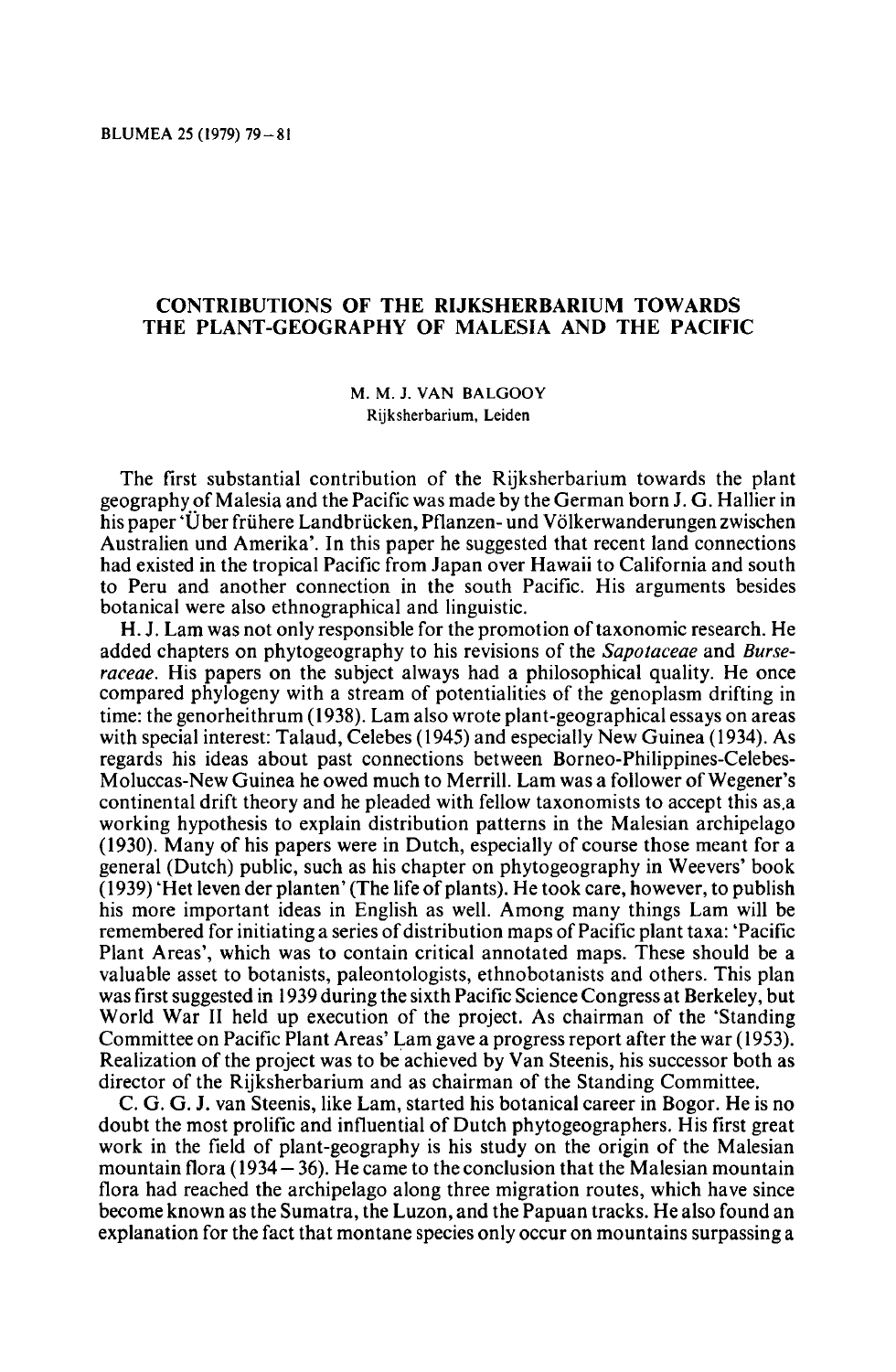certain minimum height where, however, they often descend to much lower altitudes. He called this the 'elevation effect'. On sufficiently high mountains the species have <sup>a</sup> zone of permanent establishment from where their diaspores may reach lower (or higher) zones but where they do not flower (1961a). This was also found in Swiss alpine plants investigated by the student W. Backhuys (1969). The distribution of drought plants is another subject treated by Van Steenis. He found by correlating species areas with rainfall patterns that seven drought classes could be distinguished among monsoon plants. Species requiring severe drought were found to be disjunct between SE. Asia and S. Malesia with an area of mostly everwet rainforest in between. He argued (1961b) that the gap was bridged by drought 'stepping stones' during the Pleistocene. An important paperis his chapter 'Concise plant-geography of Java' in Backer and Bakhuizen v. d. Brink, Flora of Java 2, 1965, written with the assistance of Mrs. A. F. Schippers-Lammertse. It treats such topics as floristics, vegetation, altitudinal zonation, drought plants, climate etc. Van Steenis is also the first author to study floristic plant-geography based on the total indigenous flora and using the genus as the basic working unit instead of selected species. By studying the distribution of genera in the Malesian archipelago he found three main plant-geographical boundaries (Flora Males. I, 1, 1950). These boundaries ('demarcation knots') are not overstepped in either way by relatively large numbers of genera. Thus were established the limits of the 'Flora Malesiana' area: Malesia. A further subdivision within Malesia is also given. Supplementary papers were written by C. Kalkman (1955) for the Lesser Sunda Islands and by M.M.J, van Balgooy (1960,1971) forthe Pacific, Kalkman showed that the flora of the Lesser Sunda Islands is <sup>a</sup> depauperized version of the Javanese one, only sparingly supplemented by eastern (Australian) elements.

The ideasof Van Steenis on historical phytogeography are to be found in several papers of which only those on the Kinabalu (1964) and on Nothofagus ( 1971) need be mentioned. A condensation of this thoughts can be found in his extensive paper on the land-bridge theory in botany (1962). To explain the distribution of plants over the earth, especially between the tropical regions, the idea of random longdistance dispersal is rejected, and short-distance dispersal over land(continuous or isthmian) is vigorously defended. Van Steenis's dictum has always been that plantgeographers should not climb on the bandwagon of some geophysical theory. If botanical facts agree with a geophysical model that is fine, if not, geophysical theory should be reconsidered.This is the opposite ofLam's standpoint. Van Steenis made <sup>a</sup> great contribution to Pacific plant-geography by realizing the publication of 'Pacific Plant Areas' mentioned before. So far three volumes have appeared containing 293 original maps and an extensive annotated bibliography of published maps for which due recognition should be given to Mrs. M. J. van Steenis-Kruseman. Apart from this the revisions by members of the Rijksherbarium staff provide <sup>a</sup> huge body of plant-geographical facts often illustrated with accurate maps (e.g. M. Jacobs' treatment of *Capparaceae* in Fl. Mal. I, 6, 1960 or C. den Hartog's Sea-grasses of the world, 1970) and sometimes with extensive data on fossil distribution (e.g. C. F. van Beusekom's paper on Meliosma, 1971). Other important papers by Van Steenis are his studies on the origin ofisland florasand on the distribution of mangrove genera. Articles on the plant-geography of S. Malesia, E. Malesia and with Mrs. D. Beintema-Hietbrink on Ceylon are in press.

Van Balgooy studied the distribution of Phanerogam genera in the Pacific and worked out a hierarchical subdivision of the flora. It appears that the greater part of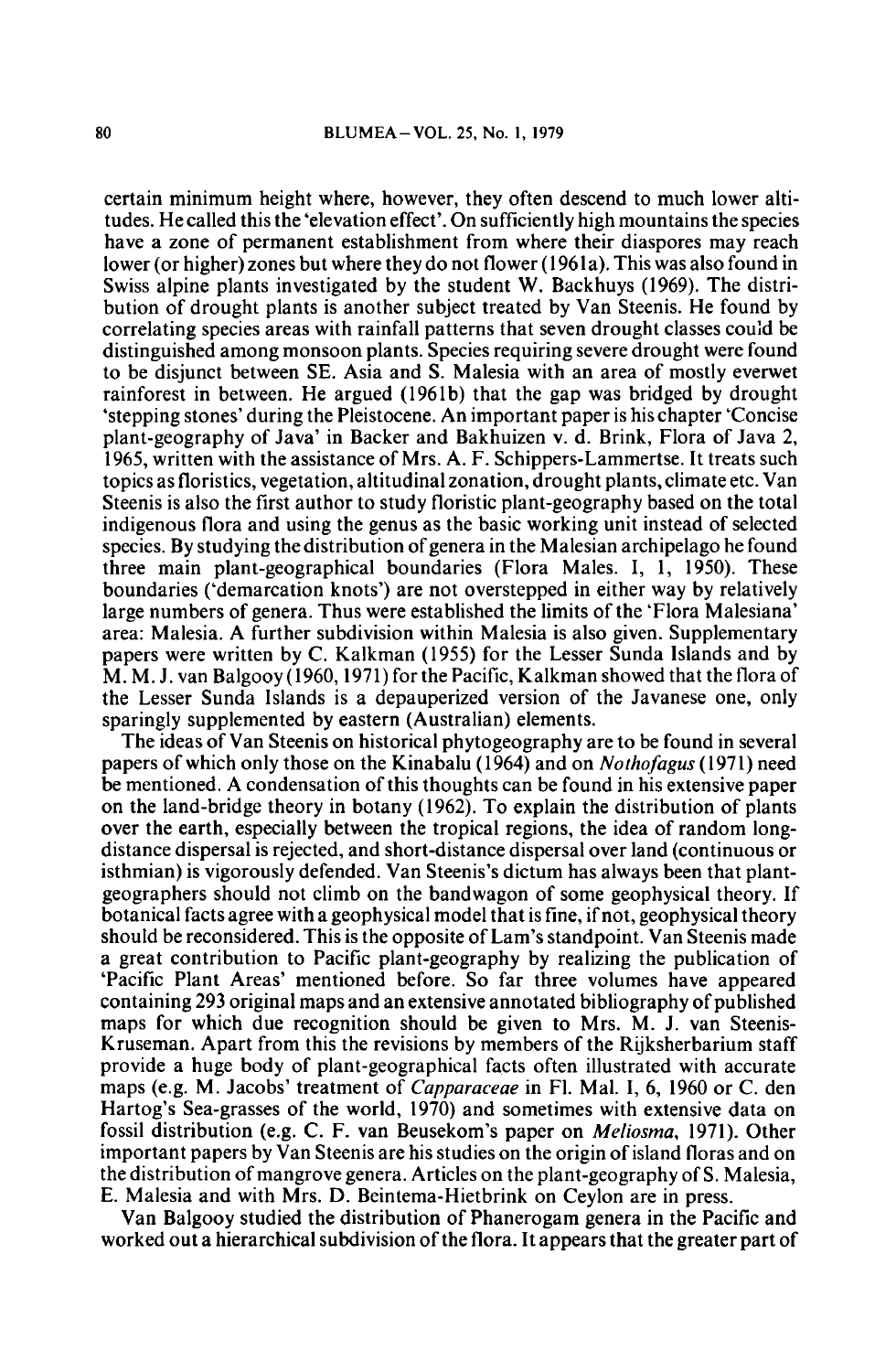the tropical Pacific as far east as Hawaii and Marquesas floristically belongs to Malesia. New Zealand and adjacent islands are placed in the Australian Kingdom and so is New Caledonia, albeit in a high hierarchical rank. He also wrote a paper on floristic diversity of islands and edited the third volume of Pacific Plant Areas of which series he is the current editor.

J. Muller's palynological studies are valuable contributionsto plant geography. Many of his papers deal with tertiary deposits of Borneo and give an insight into floristic composition of peat swamp forest, eastward migration of mangrove components (1964) and the former presence of northern hemisphere taxa now absent fromMalesia (1966). An important contributionto paleobotany is his review of palynological evidence for the differentiationof Angiosperms (1970).

## **REFERENCES**

- BAKHUYS, W. 1969. Der Elevations-Effekt bei einigen Alpenpflanzen der Schweiz. Blumea 16: 273 320. BALGOOY, M. M. J. VAN. 1960. Preliminary plant-geographical analysis of the Pacific Blumea 10:  $385 - 430.$
- 1971. Plant-geography of the Pacific. Blumea Suppl. nr. 6, <sup>222</sup> pp.
- BEUSEKOM, C. F. VAN. 1971. Revision of Meliosma (Sabiaceae), section Lorenzanea excepted, living and fossil, geography and phylogeny. Blumea 19: 355 — 529. HALLIER, J. G. 1912. Uber friihere Landbrucken, Pflanzen- und Volkerwanderungen zwischen
- Australien und Amerika. Meded. Rijksherbarium nr. 13, <sup>32</sup> pp.
- KALKMAN, C. 1955. A plant-geographical analysis of the flora of the Lesser Sunda Islands. Acta Bot. Neerl. 4: 200 - 225.
- LAM, H. J. 1930. Het genetisch-plantengeografisch onderzoek van den Indischen Archipel en Wegener's verschuivingstheorie. Tijdschr. Kon. Ned. Aardr. Gen. II, 47: 553 - 581.
- 1934. Materials towards a study of the flora of the island of New Guinea. Blumea 1:  $115 159$ .
- 1938. Studies in phylogeny. I. On the relation oftaxonomy, phylogeny and biogeography. Blumea 3:114-125.
- 1939. Plantengeografie. In: Th. Weevers, Het leven der planten, pp. 280 333.
- 1945. Contributions to our knowledge of the flora of Celebes and some other Malaysian islands. Blumea 5: 554-599.
- 1953. Report of standing committee on Pacific Plant Areas. Proc. 7th Pac. Sc. Congr. 5: 5— 12.
- MULLER, J. 1964. A palynological contribution to the history of the mangrove vegetation in Borneo. In: Ancient Pacific Floras, pp. 33 — 42.
- 1966. Montane pollen from the Tertiary of NW. Borneo. Blumea 14: <sup>231</sup> —235.
- 1970. Palynological evidence on early differentiation of Angiosperms. Biol. Rev. 45: <sup>417</sup> 450.
- STEENIS, C. G. G. J. VAN. 1934 36. On the origin of the Malaysian mountain flora. Bull. Jard. Bot. Buitenz. Ill, 13: 135-262, 289-417, 14: 56-72.
- 1961a. An attempt towards anexplanation of the effect of mountain mass elevation. Proc. Kon. Ned. Akad. Wetensch. C 64: 435-442.
- 1961b. In: M. S. VAN MEEUWEN, H. P. NOOTEBOOM&C. G. G. J. VAN STEENIS, Preliminaryrevisions of some genera of Malaysian Papilionaceae I. Reinwardtia 5: <sup>419</sup> — 429.
- 1962. The land-bridge theory in botany. Blumea 11: 235 372.
- 1964. Plant geography ofthe mountain flora of Mt Kinabalu. Proc. Roy. Soc. <sup>B</sup> 161: <sup>7</sup> 38.
- 1971. Nothofagus, key genus of plant geography, in time and space, living and fossil, ecology and phylogeny. Blumea 19: 65 — 98.